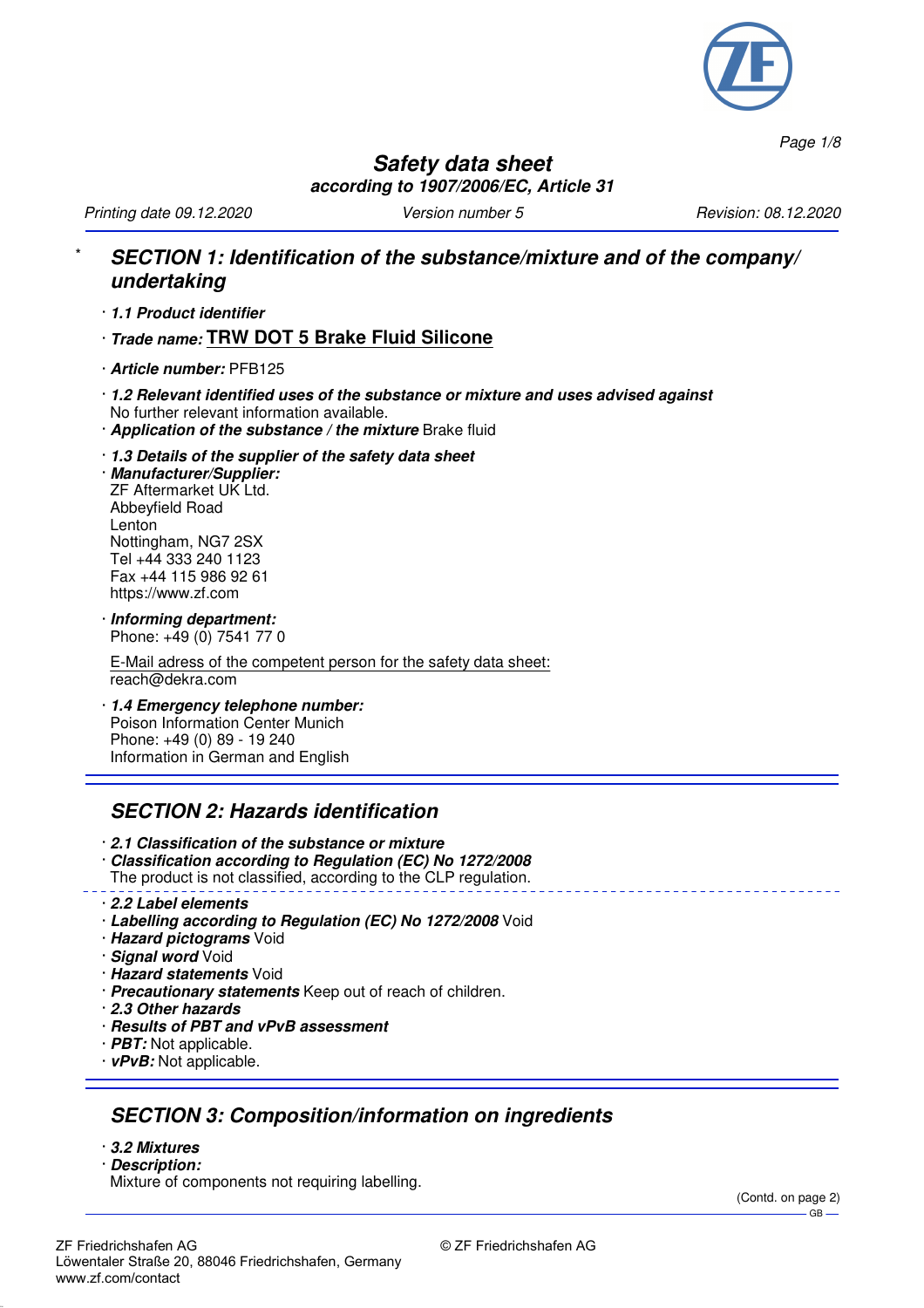

**Safety data sheet according to 1907/2006/EC, Article 31**

*Printing date 09.12.2020 Version number 5 Revision: 08.12.2020*

(Contd. from page 1)

*Page 2/8*

# **Trade name: TRW DOT 5 Brake Fluid Silicone**

Added are corrosion and oxidation inhibitors.

· **Dangerous components:** Void

· **Additional information** For the wording of the listed hazard phrases refer to section 16.

## **SECTION 4: First aid measures**

· **4.1 Description of first aid measures**

· **General information** Instantly remove any clothing contaminated by the product.

· **After inhalation**

Take affected persons into the open air and position comfortably

In case of persistent symptoms consult doctor. · **After skin contact**

Remove contaminated clothing immediately.

Wash with water and soap.

If skin irritation continues, consult a doctor.

· **After eye contact** Rinse opened eye for several minutes under running water. If symptoms persist, consult doctor. · **After swallowing**

Rinse out mouth and then drink plenty of water. Call a doctor immediately.

- · **4.2 Most important symptoms and effects, both acute and delayed** No further relevant information available.
- · **4.3 Indication of any immediate medical attention and special treatment needed** No further relevant information available.

# **SECTION 5: Firefighting measures**

- · **5.1 Extinguishing media**
- · **Suitable extinguishing agents**
- Extinguishing powder, foam or water jet. Fight larger fires with water jet or alcohol-resistant foam.
- · **For safety reasons unsuitable extinguishing agents** Water with a full water jet.
- · **5.2 Special hazards arising from the substance or mixture** Inhalation of combustion gases may cause serious health hazards. Formation of flammable mixtures of vapours with air possible.
- · **5.3 Advice for firefighters**
- · **Protective equipment:** Wear self-contained breathing apparatus.
- · **Additional information**
- Remove goods in stock from incendiary zone, if possible.

Use water to keep fire exposed containers cool.

# **SECTION 6: Accidental release measures**

- · **6.1 Personal precautions, protective equipment and emergency procedures** Avoid contact to eyes, skin and clothes. Ensure adequate ventilation Particular danger of slipping on leaked/spilled product.
- · **6.2 Environmental precautions:** Prevent from spreading (e.g. by damming-in or oil barriers).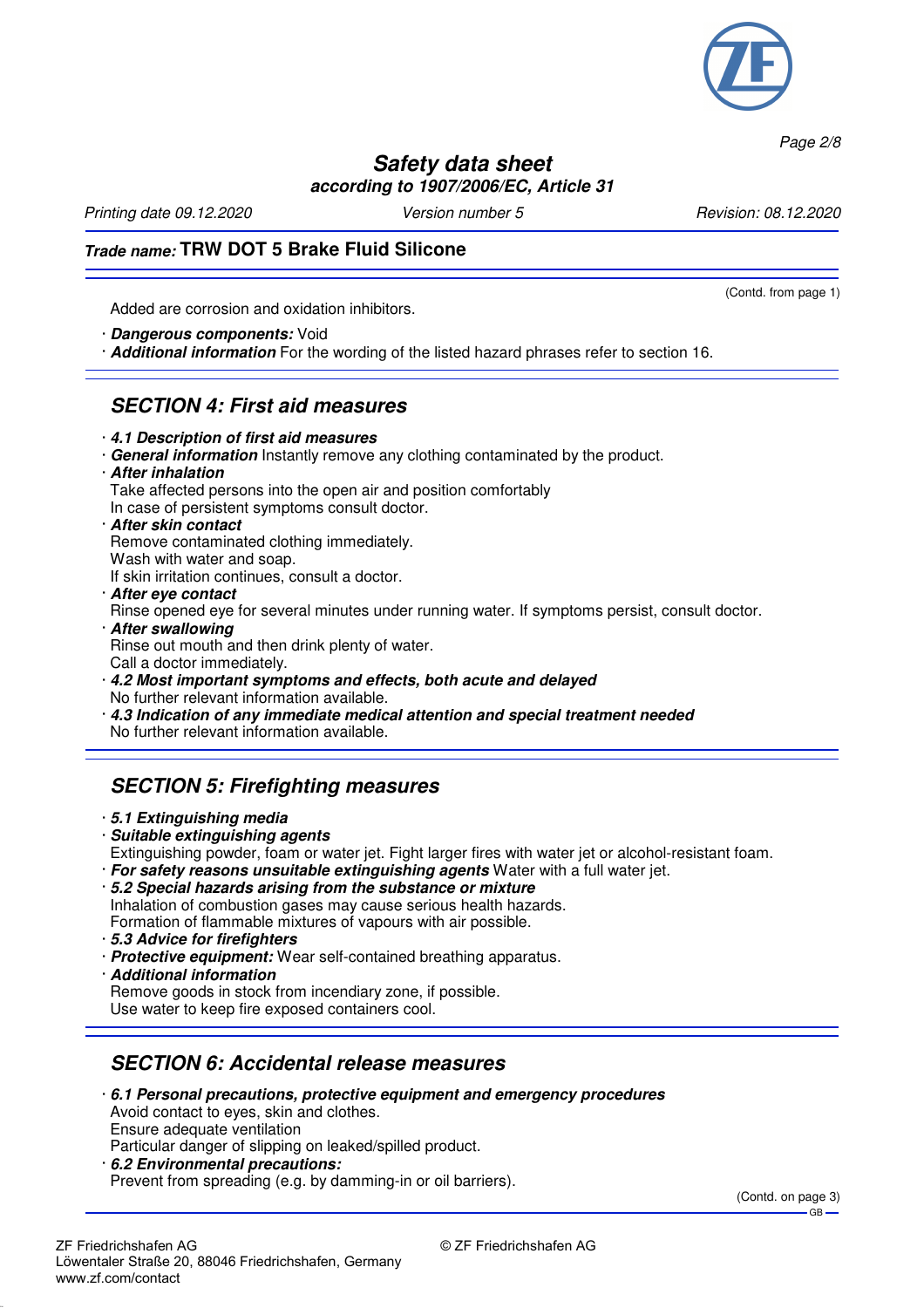

*Page 3/8*

### **Safety data sheet according to 1907/2006/EC, Article 31**

*Printing date 09.12.2020 Version number 5 Revision: 08.12.2020*

(Contd. from page 2)

## **Trade name: TRW DOT 5 Brake Fluid Silicone**

Do not allow to enter drainage system, surface or ground water. · **6.3 Methods and material for containment and cleaning up:** Absorb with liquid-binding material (sand, diatomite, acid binders, universal binders). Dispose of contaminated material as waste according to section 13. · **6.4 Reference to other sections** See Section 7 for information on safe handling

See Section 8 for information on personal protection equipment. See Section 13 for information on disposal.

# **SECTION 7: Handling and storage**

· **7.1 Precautions for safe handling** Prevent formation of aerosols. Don't eat, drink or smoke while working. Keep containers tightly sealed. Avoid contact with eyes and skin.

· **Information about protection against explosions and fires:** The product forms flammable fumes when heated.

- · **7.2 Conditions for safe storage, including any incompatibilities**
- · **Storage**
- · **Requirements to be met by storerooms and containers:** Store only in the original container.
- · **Information about storage in one common storage facility:** Store away from oxidising agents.
- · **Further information about storage conditions:** Keep container tightly sealed. Protect from humidity and keep away from water. Store container in a well ventilated position. Store under dry conditions.
- · **7.3 Specific end use(s)** Brake fluid

## **SECTION 8: Exposure controls/personal protection**

- · **8.1 Control parameters**
- · **Components with limit values that require monitoring at the workplace:**

The product does not contain any relevant quantities of materials with critical values that have to be monitored at the workplace.

- · **Additional information:** The lists that were valid during the compilation were used as basis.
- · **8.2 Exposure controls**
- · **Individual protection measures, such as personal protective equipment**
- · **General protective and hygienic measures** Do not eat, drink or smoke while working. Avoid close or long term contact with the skin. Take off all contaminated clothing immediately. Wash hands during breaks and at the end of the work.
- · **Breathing equipment:** Not necessary if room is well-ventilated. Use breathing protection only when aerosol or mist is formed. Filter A/P2.
- · **Hand protection** Use gloves of stable material (i.e. nitril rubber).

(Contd. on page 4) GB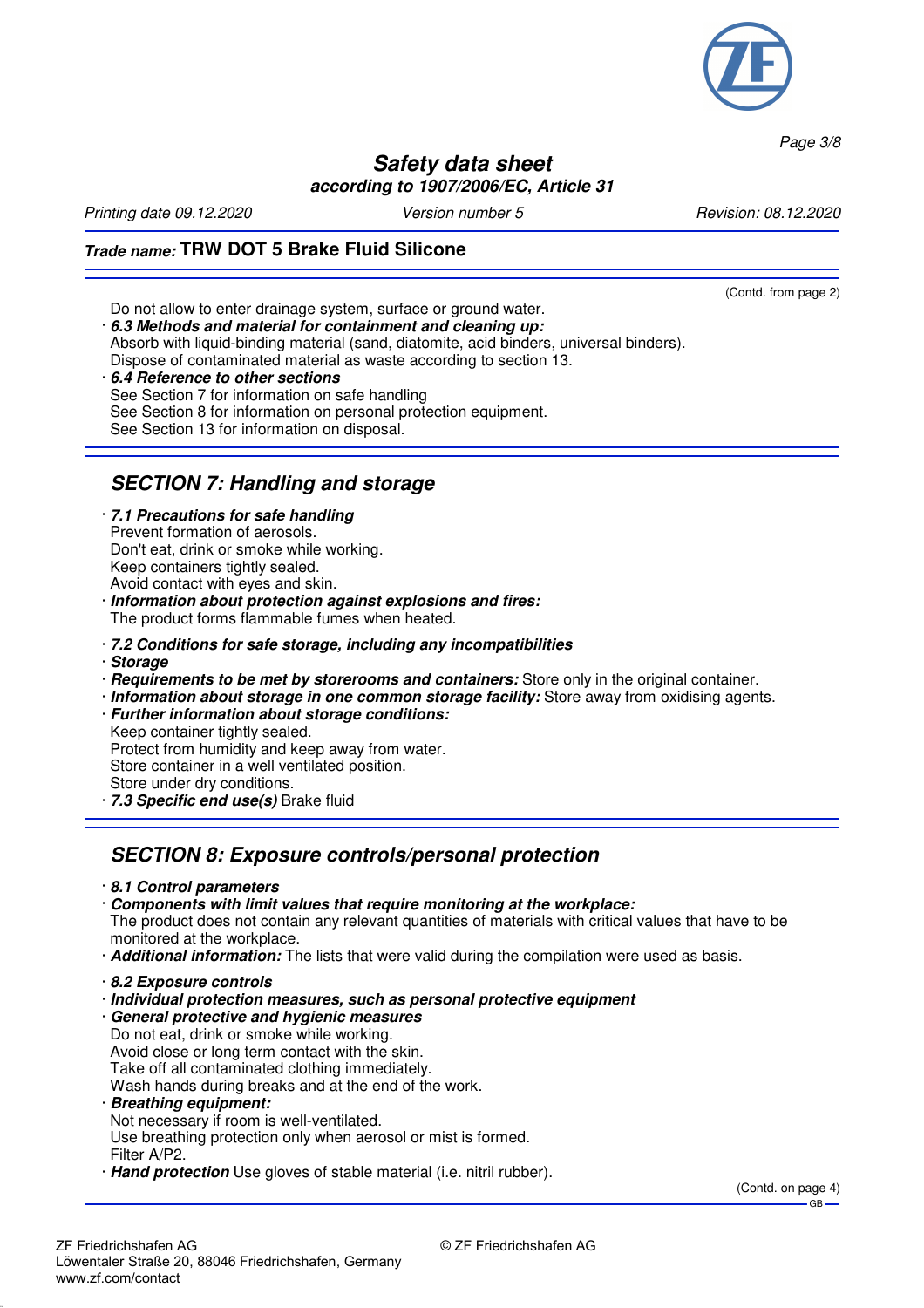

**Safety data sheet according to 1907/2006/EC, Article 31**

*Printing date 09.12.2020 Version number 5 Revision: 08.12.2020*

(Contd. from page 3)

*Page 4/8*

## **Trade name: TRW DOT 5 Brake Fluid Silicone**

#### · **Material of gloves**

The selection of the suitable gloves does not only depend on the material, but also on further marks of quality and varies from manufacturer to manufacturer. As the product is a preparation of several substances, the resistance of the glove material can not be calculated in advance and has therefore to be checked prior to the application.

Chloroprene rubber, CR Nitrile rubber, NBR

PVC gloves

Recommended thickness of the material:  $\geq 0.4$  mm

· **Penetration time of glove material**

The exact break through time has to be found out by the manufacturer of the protective gloves and has to be observed.

#### · **Eye/face protection**



Tightly sealed safety glasses.

## **SECTION 9: Physical and chemical properties**

| . 9.1 Information on basic physical and chemical properties |                                             |                    |
|-------------------------------------------------------------|---------------------------------------------|--------------------|
| · General Information                                       |                                             |                    |
| · Colour:                                                   | purple                                      |                    |
| · Odour:                                                    | Light                                       |                    |
| · Odour threshold:                                          | Not determined.                             |                    |
| · Melting point/freezing point:                             | $<$ -50 °C (SAE J 1703)                     |                    |
| · Boiling point or initial boiling point and boiling        |                                             |                    |
| range                                                       | $>$ 260 °C (SAE J 1703)                     |                    |
| · Flammability                                              | Not applicable.                             |                    |
| · Lower and upper explosion limit                           |                                             |                    |
| · Lower:                                                    | Not determined.                             |                    |
| · Flash point:                                              | $> 150 °C$ (IP 35)                          |                    |
| · Self-inflammability:                                      | Product is not selfigniting.                |                    |
| · Decomposition temperature:                                | $>$ 400 °C                                  |                    |
| $·$ SADT                                                    |                                             |                    |
| $\cdot$ pH                                                  | Not determined.                             |                    |
| · Viscosity:                                                |                                             |                    |
| $\cdot$ Kinematic viscosity at 20 $^{\circ}$ C              | 35 - 50 mm <sup>2</sup> /s (ASTM D 445)     |                    |
| · dynamic:                                                  | Not determined.                             |                    |
| · Solubility                                                |                                             |                    |
| · Water:                                                    | Not miscible or difficult to mix            |                    |
| · Partition coefficient n-octanol/water (log value)         | Not determined.                             |                    |
| · Vapour pressure at 20 °C:                                 | $<$ 2 hPa                                   |                    |
| · Density and/or relative density                           |                                             |                    |
| · Density at 20 °C                                          | 0.945 - 0.965 g/cm <sup>3</sup> (DIN 51757) |                    |
|                                                             |                                             | (Contd. on page 5) |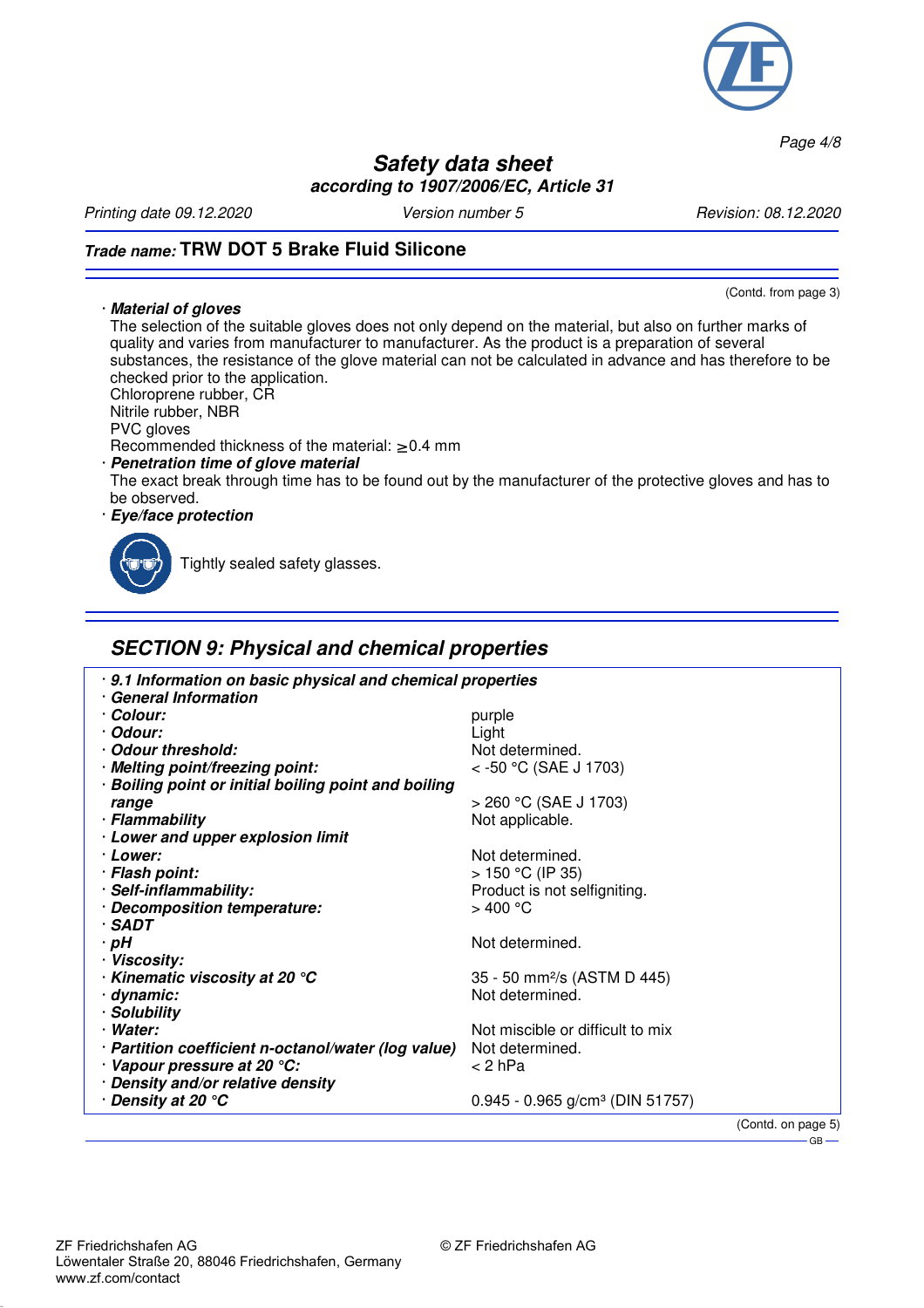

*Page 5/8*

### **Safety data sheet according to 1907/2006/EC, Article 31**

*Printing date 09.12.2020 Version number 5 Revision: 08.12.2020*

#### **Trade name: TRW DOT 5 Brake Fluid Silicone**

|                                                 | (Contd. from page 4)      |
|-------------------------------------------------|---------------------------|
| 9.2 Other information                           |                           |
| · Appearance:                                   |                           |
| · Form:                                         | Fluid                     |
| · Important information on protection of health |                           |
| and environment, and on safety.                 |                           |
| · Ignition temperature:                         | > 400 °C (ASTM D 286)     |
| · Explosive properties:                         | Product is not explosive. |
| · Solvent content:                              |                           |
| · Organic solvents:                             | 0.9%                      |
| · Change in condition                           |                           |
| · Evaporation rate                              | Not determined.           |
| · Information with regard to physical hazard    |                           |
| classes                                         |                           |
| · Explosives                                    | Void                      |
| · Flammable gases                               | Void                      |
| · Aerosols                                      | Void                      |
| · Oxidising gases                               | Void                      |
| · Gases under pressure                          | Void                      |
| · Flammable liquids                             | Void                      |
| · Flammable solids                              | Void                      |
| · Self-reactive substances and mixtures         | Void                      |
| · Pyrophoric liquids                            | Void                      |
| · Pyrophoric solids                             | Void                      |
| · Self-heating substances and mixtures          | Void                      |
| · Substances and mixtures, which emit flammable |                           |
| gases in contact with water                     | Void                      |
| · Oxidising liquids                             | Void                      |
| · Oxidising solids                              | Void                      |
| · Organic peroxides                             | Void                      |
| Corrosive to metals                             | Void                      |
| · Desensitised explosives                       | Void                      |

#### **SECTION 10: Stability and reactivity**

- · **10.1 Reactivity** No further relevant information available.
- · **10.2 Chemical stability**
- · **Thermal decomposition / conditions to be avoided:**
- No decomposition if used and stored according to specifications.
- · **10.3 Possibility of hazardous reactions** No dangerous reactions known
- · **10.4 Conditions to avoid** Brake fluids should never be contaminated with any other substance.
- · **10.5 Incompatible materials:**
- Avoid contact with strong oxidizing agents. Strong acids and alkali

Can attack paints and coatings as well as some platics and rubber.

- · **10.6 Hazardous decomposition products:**
- None in case of intended use and storage in compliance with instructions.

 $GR -$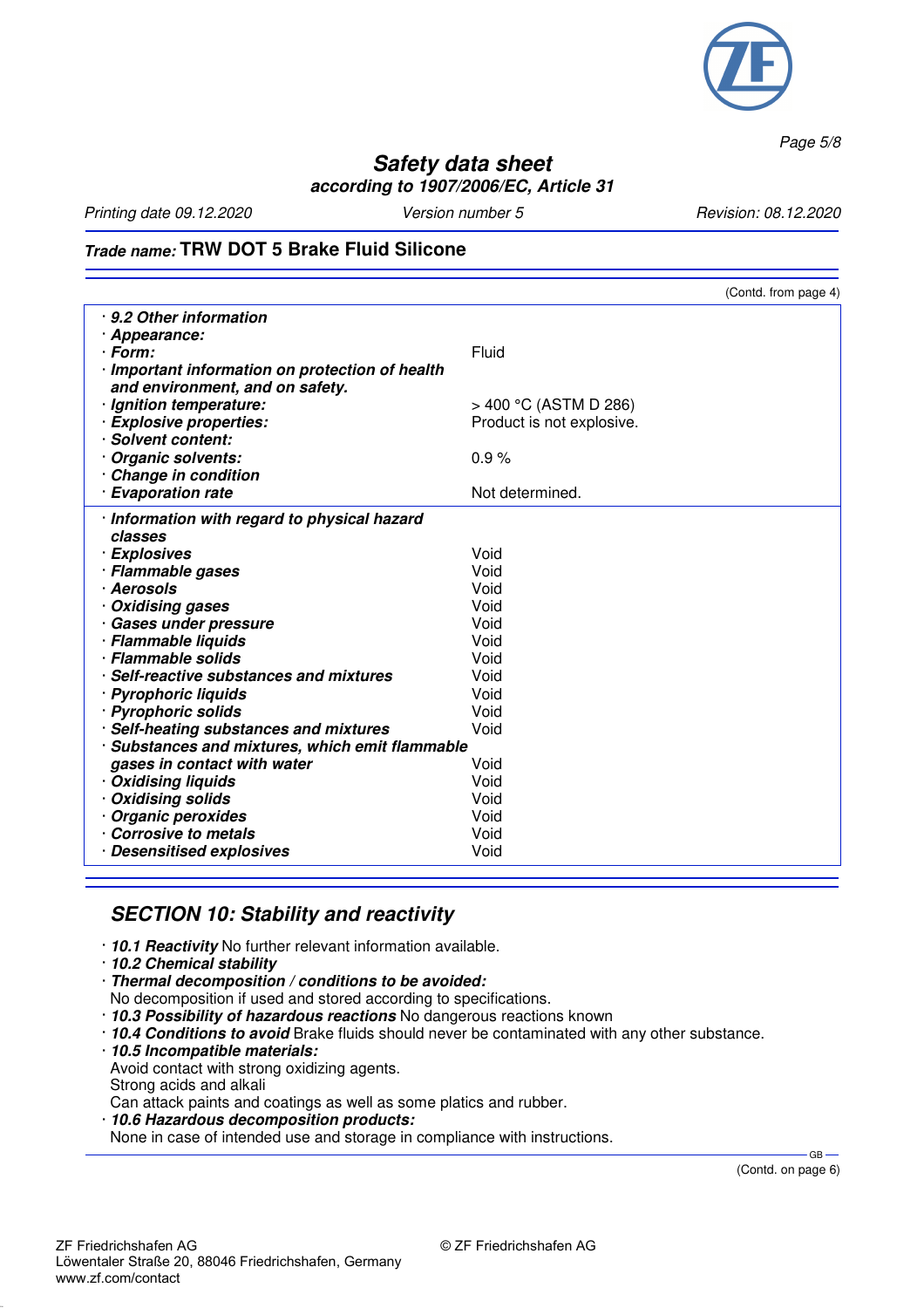

*Page 6/8*

### **Safety data sheet according to 1907/2006/EC, Article 31**

*Printing date 09.12.2020 Version number 5 Revision: 08.12.2020*

(Contd. from page 5)

## **Trade name: TRW DOT 5 Brake Fluid Silicone**

## **SECTION 11: Toxicological information**

- · **11.1 Information on hazard classes as defined in Regulation (EC) No 1272/2008**
- · **Acute toxicity** Based on available data, the classification criteria are not met.
- · **Skin corrosion/irritation** Long-term skin contact may cause skin irritation and/or dermatitis.
- · **Serious eye damage/irritation** Splashes can cause temporary eye irritation.
- · **Respiratory or skin sensitisation** Based on available data, the classification criteria are not met.
- · **Germ cell mutagenicity** Based on available data, the classification criteria are not met.
- · **Carcinogenicity** Based on available data, the classification criteria are not met.
- · **Reproductive toxicity** Based on available data, the classification criteria are not met.
- · **STOT-single exposure** Based on available data, the classification criteria are not met.
- · **STOT-repeated exposure** Based on available data, the classification criteria are not met.
- · **Aspiration hazard** Based on available data, the classification criteria are not met.
- · **11.2 Information on other hazards**

#### · **Endocrine disrupting properties**

None of the ingredients is listed.

# **SECTION 12: Ecological information**

- · **12.1 Toxicity**
- · **Aquatic toxicity:** No further relevant information available.
- · **12.2 Persistence and degradability** biodegradable
- · **Other information:** There are no data available about the preparation.
- · **Behaviour in environmental systems:**
- · **Components:**

A product that has flown out can lead to the formation of a film on the water surface which reduces the oxygen exchange and results in the organisms dying-off.

- · **12.3 Bioaccumulative potential** Does not accumulate in organisms
- · **12.4 Mobility in soil** No further relevant information available.
- · **12.5 Results of PBT and vPvB assessment**
- · **PBT:** Not applicable.
- · **vPvB:** Not applicable.
- · **12.6 Endocrine disrupting properties** For information on endocrine disrupting properties see section 11.
- · **12.7 Other adverse effects**
- · **Additional ecological information:**
- · **General notes:**

Do not allow undiluted product or large quantities of it to reach ground water, water bodies or sewage system.

## **SECTION 13: Disposal considerations**

- · **13.1 Waste treatment methods**
- · **Recommendation**

Must not be disposed of together with household garbage. Do not allow product to reach sewage system. The waste code numbers mentioned are recommendations based on the probable use of the product.

(Contd. on page 7)  $-GR$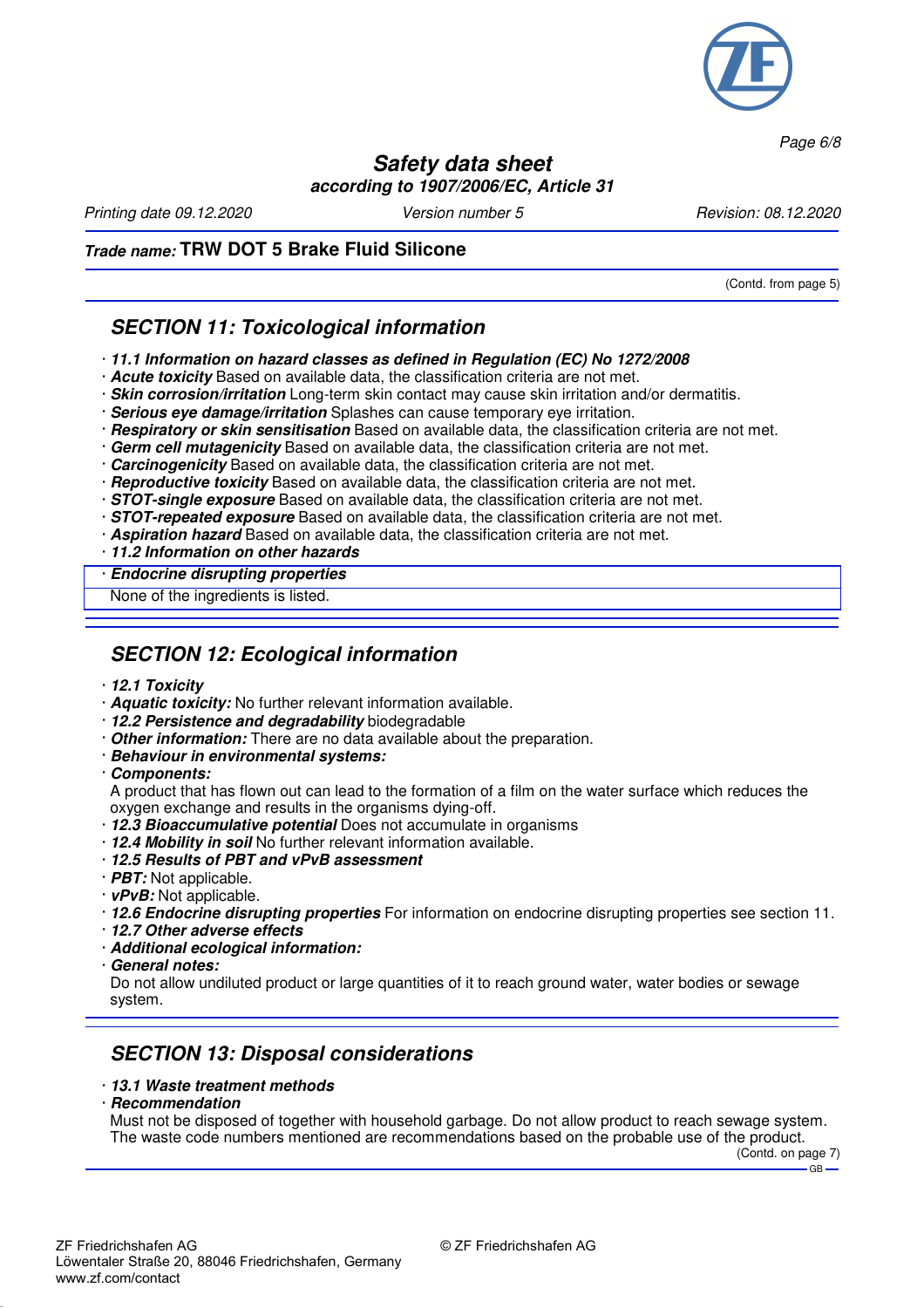

*Page 7/8*

## **Safety data sheet according to 1907/2006/EC, Article 31**

*Printing date 09.12.2020 Version number 5 Revision: 08.12.2020*

(Contd. from page 6)

### **Trade name: TRW DOT 5 Brake Fluid Silicone**

| · European waste catalogue                                                                                                                                                                                        |
|-------------------------------------------------------------------------------------------------------------------------------------------------------------------------------------------------------------------|
| 16 00 00 WASTES NOT OTHERWISE SPECIFIED IN THE LIST                                                                                                                                                               |
| 16 01 00 end-of-life vehicles from different means of transport (including off-road machinery) and<br>wastes from dismantling of end-of-life vehicles and vehicle maintenance (except 13, 14, 16 06<br>and 16 08) |
| 16 01 13 $*$ brake fluids                                                                                                                                                                                         |

· **Uncleaned packagings:**

· **Recommendation:**

Disposal must be made according to official regulations.

Dispose of packaging according to regulations on the disposal of packagings.

Non contaminated packagings can be used for recycling.

Cleaned packing materials have to be admitted to local recycling circuits.

**Recommended cleaning agent:** Water, if necessary with cleaning agent.

# **SECTION 14: Transport information**

| Void                                                                  |  |
|-----------------------------------------------------------------------|--|
| Void                                                                  |  |
|                                                                       |  |
| Void                                                                  |  |
| Void                                                                  |  |
| No.                                                                   |  |
| Not applicable.                                                       |  |
| · 14.7 Maritime transport in bulk according to IMO<br>Not applicable. |  |
| Not dangerous according to the above specifications.                  |  |
| Void                                                                  |  |
|                                                                       |  |

## **SECTION 15: Regulatory information**

· **15.1 Safety, health and environmental regulations/legislation specific for the substance or mixture**

- · **Directive 2012/18/EU**
- · **Named dangerous substances ANNEX I** None of the ingredients is listed.

(Contd. on page 8)